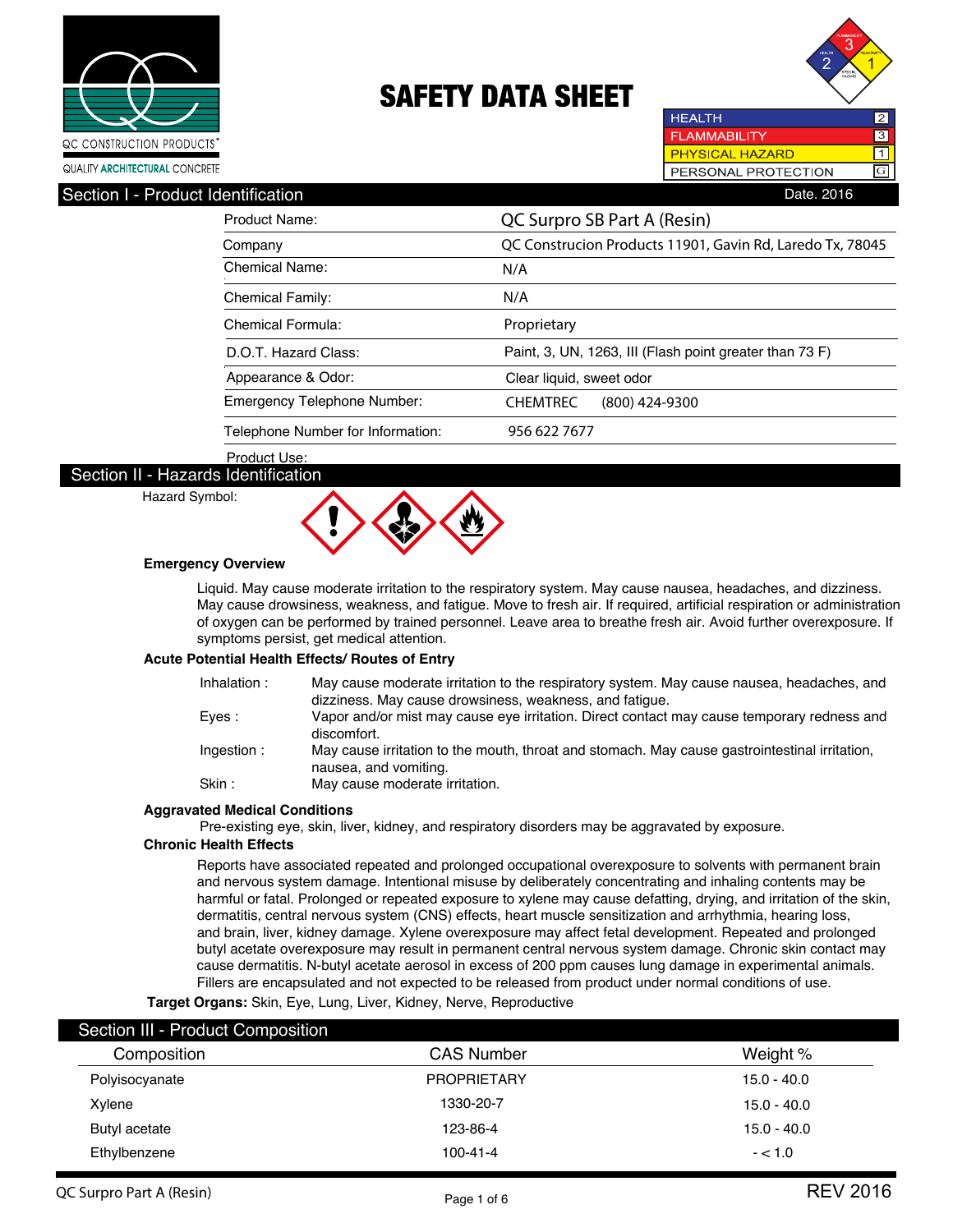### Section IV - First Aid Measures

Get immediate medical attention for any significant overexposure. Inhalation : Move to fresh air. If required, artificial respiration or administration of oxygen can be performed by trained personnel.Leave area to breathe fresh air. Avoid further overexposure. If symptoms persist, get medical attention. Eye contact : Flush with water for at least 15 minutes while holding eye lids apart. Get medical attention immediately. Skin contact : Wash area of contact thoroughly with hand cleaner followed by soap and water. If irritation, rash or other disorders develop, get medical attention immediately. Ingestion : Do not induce vomiting unless advised by a physician. Call nearest Poison Control Center or Physician immediately.

### Section V - Fire Fighting Measure

| Flash point :              | 82 °F                                                                                                                                                                                                                                                                                             |  |  |
|----------------------------|---------------------------------------------------------------------------------------------------------------------------------------------------------------------------------------------------------------------------------------------------------------------------------------------------|--|--|
| Method:                    | Setaflash Closed Cup                                                                                                                                                                                                                                                                              |  |  |
| Lower explosion limit :    | Not available.                                                                                                                                                                                                                                                                                    |  |  |
| Upper explosion limit :    | Not available.                                                                                                                                                                                                                                                                                    |  |  |
| Autoignition temperature : | Not available.                                                                                                                                                                                                                                                                                    |  |  |
| Extinguishing media:       | If water fog is ineffective, use carbon dioxide, dry chemical or foam.                                                                                                                                                                                                                            |  |  |
| Hazardous combustion       |                                                                                                                                                                                                                                                                                                   |  |  |
| products:                  | Smoke, fumes.Carbon monoxide and carbon dioxide can form.                                                                                                                                                                                                                                         |  |  |
|                            | Nitrogen oxides can form.                                                                                                                                                                                                                                                                         |  |  |
| Protective equipment       |                                                                                                                                                                                                                                                                                                   |  |  |
| for firefighters :         | Use accepted fire fighting techniques. Wear full firefighting protective clothing,<br>including self-contained breathing apparatus (SCBA). Water may be used to cool<br>containers to minimize pressure build-up.                                                                                 |  |  |
| Fire and explosion         |                                                                                                                                                                                                                                                                                                   |  |  |
| conditions:                | Vapor concentrations in enclosed areas may ignite explosively. Product may ignite<br>if heated in excess of its flash point. Vapors may travel to sources of ignition and<br>flashback.Closed container, may burst when exposed to extreme heat.Empty<br>containers may contain ignitable vapors. |  |  |

#### Section VI - Accidental Release Measures

Use appropriate protective equipment. Avoid contact with material. Remove sources of ignition immediately. Stop flow of material if safe to do so. Contain spill and keep out of water courses. Ventilate area.

### Section VII - Handling and Storage

Personal Protective Equipment

Prevent inhalation of vapor, ingestion, and contact with skin eyes and clothing. Keep container closed when not in use. Precautions also apply to emptied containers. To prevent generation of static discharges, use bonding/grounding connection when pouring liquid. Extinguish all ignition sources including pilot lights, nonexplosion proof motors and electrical equipment until vapors dissipate. Personal protective equipment must be worn during maintenance or repair of contaminated mixer, reactor, or other equipment. Keep container closed when not in use. Vapor may migrate to sources of ignition. Do not smoke, weld, generate sparks, or use flame near container. Store in sealed containers in a cool, dry, ventilated warehouse location.

### Section VIII - Exposure Controls / Personal Protection



| Respiratory protection: | Wear appropriate, properly fitted NIOSH/MSHA approved organic vapor or supplied<br>air respirator when airborne contaminant level(s) are expected to exceed exposure<br>limits indicated on the MSDS. Follow manufacturer's directions for respirator use. |
|-------------------------|------------------------------------------------------------------------------------------------------------------------------------------------------------------------------------------------------------------------------------------------------------|
| Hand protection :       | Use suitable impervious nitrile or neoprene gloves and protective apparel to reduce<br>exposure.                                                                                                                                                           |
| Eye protection :        | Wear appropriate eye protection. Wear chemical safety goggles and/or face shield to<br>prevent eye contact. Do not wear contact lenses. Do not touch eyes with contaminated<br>body parts or materials. Have eye washing facilities readily available.     |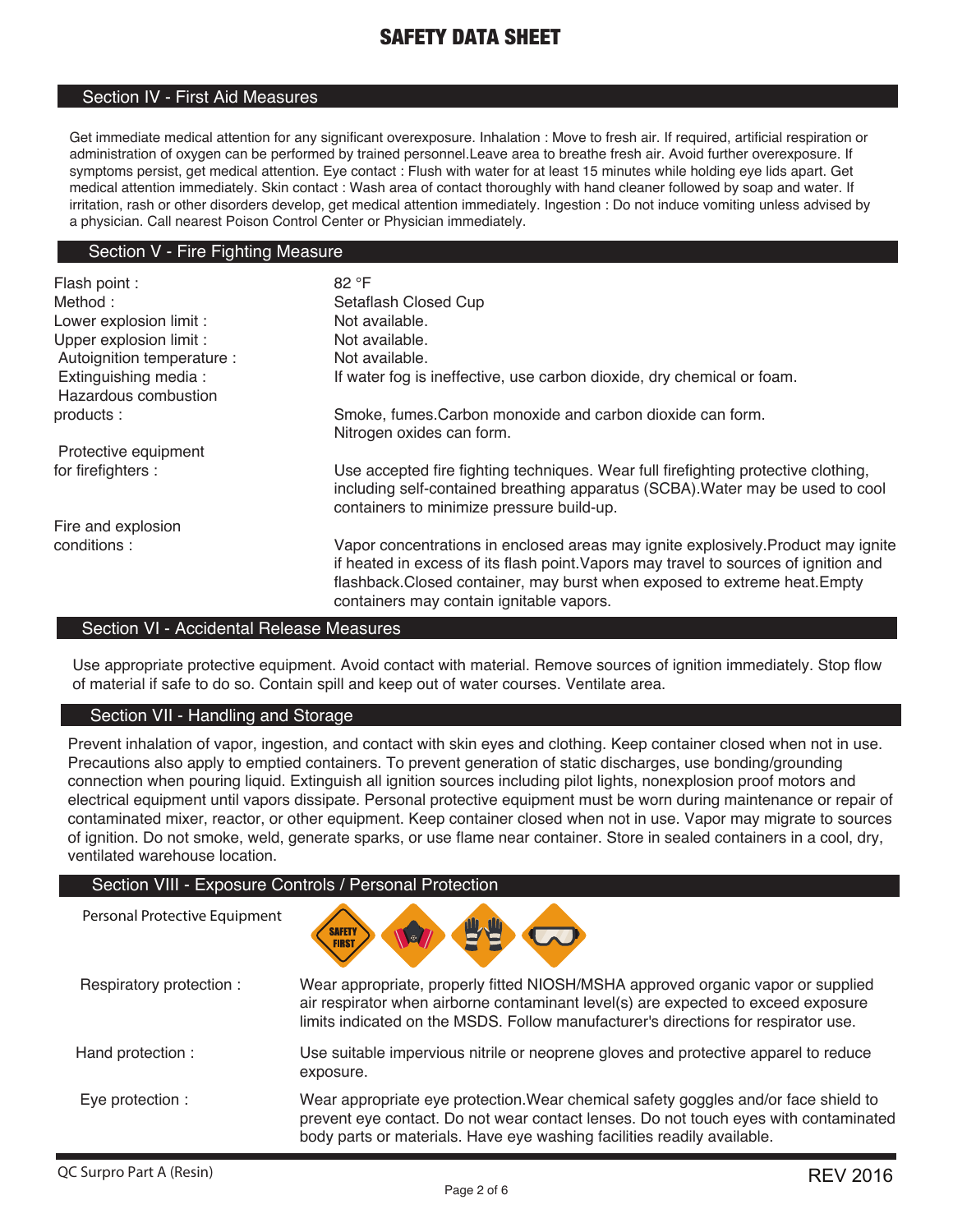### Section VIII - Exposure Controls / Personal Protection

**Protective measures :** 

**Use professional judgment in the selection, care, and use.Inspect and replace equipment at regular intervals.**

 **Engineering measures :** 

**Use only in well ventilated areas. Provide maximum ventilation in enclosed areas.Use local exhaust when the general ventilation is inadequate.** 

| CANGO WITCH THE GENERAL VEHING TO HIGGEGAGE. |                    |                    |             |       |
|----------------------------------------------|--------------------|--------------------|-------------|-------|
| <b>Chemical Name:</b>                        | <b>CAS Number:</b> | Regulatión:        | Limit:      | Form: |
| Xylene                                       | 1330-20-7          |                    | $100$ ppm   |       |
|                                              |                    | <b>ACGIH STEL:</b> | 150 ppm     |       |
|                                              |                    | OSHA PEL:          | 435 mg/m3L: |       |
| <b>Butyl acetate</b>                         | 123-86-4           | <b>ACGIH TWA:</b>  | 150 ppm     |       |
|                                              |                    | <b>ACGIH STEL:</b> | 200 ppm     |       |
|                                              |                    | OSHA PEL:          | 710 mg/m3   |       |
| Ethylbenzene                                 | $100 - 41 - 4$     | ACGIH TWA:         | 100 ppm     |       |
|                                              |                    | <b>ACGIH STEL:</b> | 125 ppm     |       |
|                                              |                    | OSHA PEL:          | 435 mg/m3   |       |

### Section IX - Physical and Chemical Properties

| Form:<br>Color:                        | Liquid<br>Clear                                              |
|----------------------------------------|--------------------------------------------------------------|
| Odor:                                  | Fruity ester                                                 |
| pH:                                    | Not available.                                               |
| Vapour pressure :                      | Not available.                                               |
| Vapor density:                         | Heavier than air                                             |
| Melting point/range:                   | Not available.                                               |
| Freezing point:                        | Not available.                                               |
| Boiling point/range:                   | 279 - 329 °F, 137 - 165 °C                                   |
| Water solubility:                      | Negligible                                                   |
| Specific Gravity:                      | 0.994                                                        |
| % Volatile Weight:                     | 25.9%                                                        |
| Section X - Reactivity / Estability    |                                                              |
| Substances to avoid:                   | Strong acids.Strong bases.Amines.Water or moisture.Alcohols. |
| Stability:                             | Material is stable under normal storage, handling, and use.  |
| Hazardous polymerization:              | Will not occur under normal conditions.                      |
| Section XI - Toxicological Information |                                                              |
| Ethylbenzene,                          | CAS-No.: 100-41-4                                            |
| Acute oral toxicity (LD-50 oral)       | 5,460 mg/kg (Rat) 3,500 mg/kg (Rat)                          |
| Acute dermal toxicity (LD-50 dermal)   | 17,800 mg/kg (Rabbit)                                        |
| Xylene,                                | CAS-No.: 1330-20-7                                           |
| Acute oral toxicity (LD-50 oral)       | 4,300 mg/kg (Rat)<br>1,590 mg/kg (Mouse)                     |
|                                        | 3,523 - 8,600 mg/kg (Rat)<br>6,670 mg/kg (Rat)               |
|                                        | 5,627 mg/kg (Mouse)                                          |
| Acute inhalation toxicity (LC-50)      | 6,350 mg/l for $4 h (Rat)$<br>3,907 mg/l for 6 h (Mouse)     |
|                                        | 8,000 mg/l for 4 h (Rat)                                     |
| Butyl acetate,                         | CAS-No.: 123-86-4                                            |
| Acute oral toxicity (LD-50 oral)       | 14,000 mg/kg (Rat) 14,130 mg/kg (Rat)                        |
| Acute inhalation toxicity (LC-50)      | 160 mg/l for 4 h (Wistar rat)                                |
| Section XII - Ecological Information   |                                                              |
|                                        |                                                              |

**No Data Available**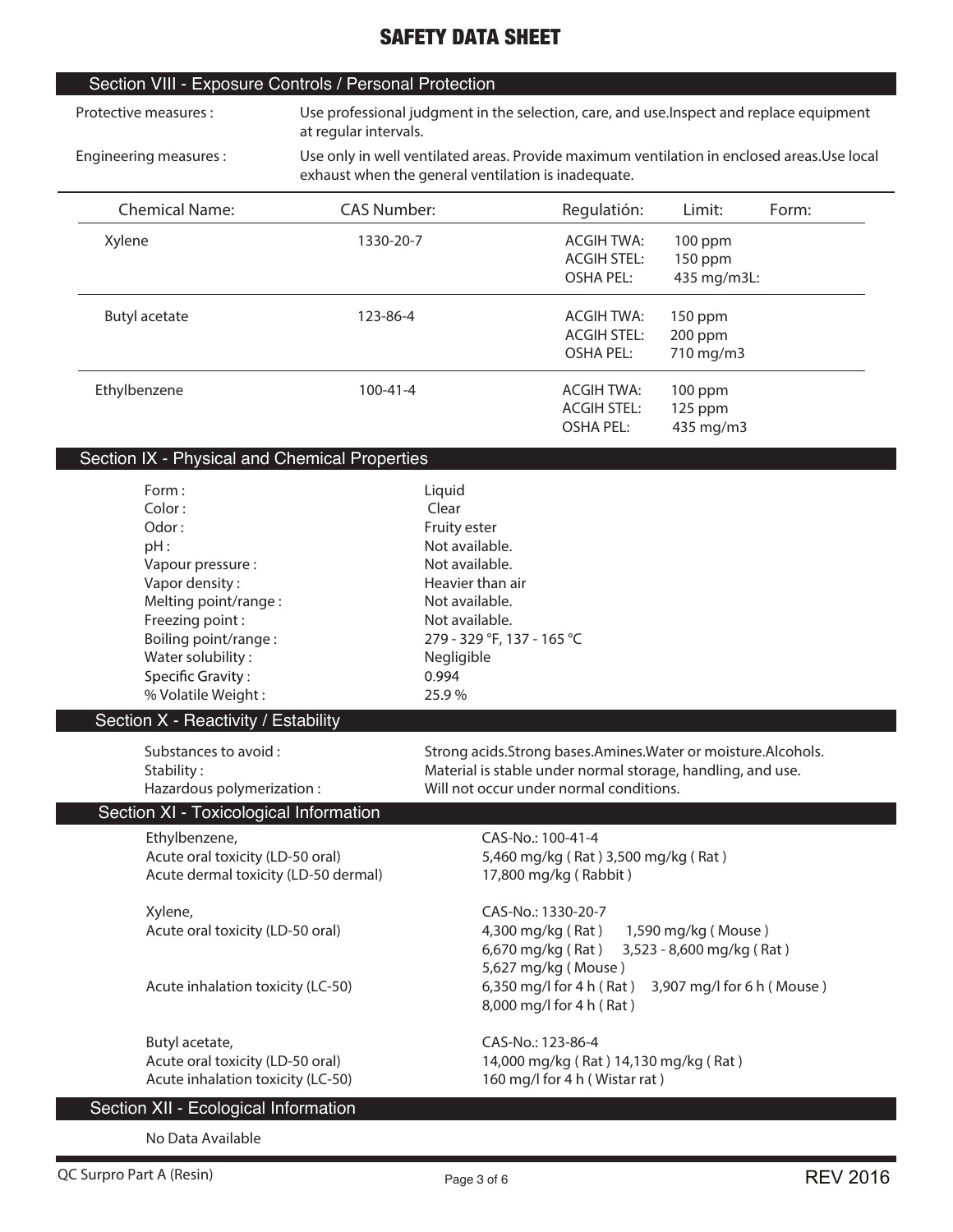### Section XIII - Disposal Considerations

RCRA Class : D001: Reportable Quantity = 100 lbs. (Characteristic of ignitability) This classification applies only to the material as it was originally produced.

Disposal Method : Subject to hazardous waste treatment, storage, and disposal requirements under RCRA. Recycle or incinerate waste at EPA approved facility or dispose of in compliance with federal, state and local regulations.

### Section XIV - Transportation / Shipping Data

### **TDG / DOT Shipping Description:**

UN1993, FLAMMABLE LIQUID, N.O.S. (Xylene, Butyl Acetate), 3, PG III

### Section XV - Regulatory Information

### **North American Inventories:**

All components are listed or exempt from the TSCA inventory. This product or its components are listed on, or exempt from the Canadian Domestic Substances List.

#### **U.S. Federal Regulations:**

| SARA 313 Components                                              | Xylene<br>Ethylbenzene                  | 1330-20-7<br>$100 - 41 - 4$             |  |  |  |
|------------------------------------------------------------------|-----------------------------------------|-----------------------------------------|--|--|--|
| SARA 311/312 Hazards:                                            | <b>Acute Health Hazard</b>              | Fire Hazard                             |  |  |  |
| OSHA Hazardous Components :                                      | Xylene<br>Butyl acetate<br>Ethylbenzene | 1330-20-7<br>123-86-4<br>$100 - 41 - 4$ |  |  |  |
| <b>OSHA Status:</b>                                              |                                         |                                         |  |  |  |
| Considered hazardous based on the following criteria: : Irritant |                                         |                                         |  |  |  |
| <b>OSHA Flammability:</b>                                        | IC                                      |                                         |  |  |  |

When appropriately mixed with the other part, product has a VOC less water and exempt solvent of: 253 g/l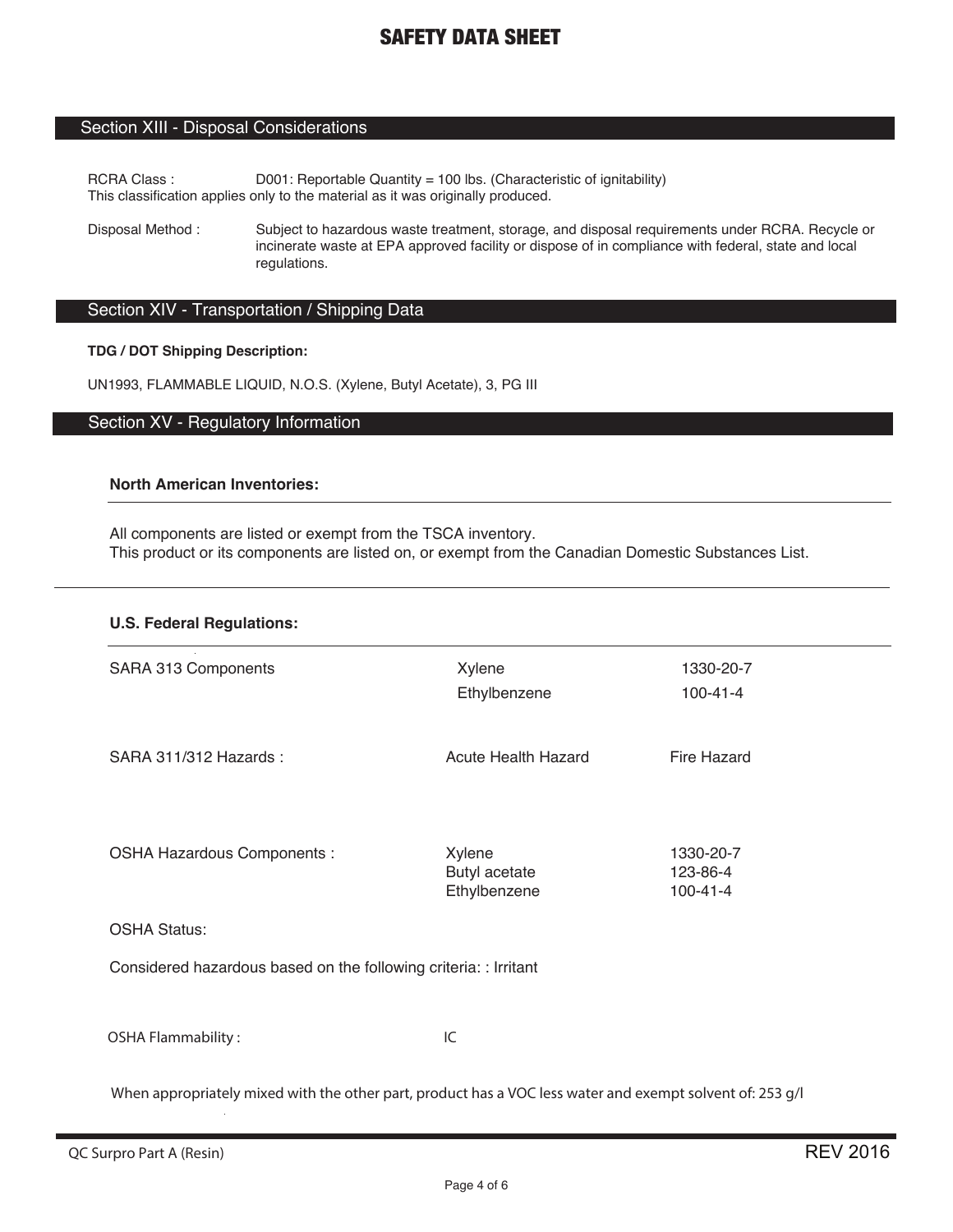### Section XV - Regulatory Information

### **U.S. State Regulations:**

MASS RTK Components :

|                                                          |                                                                                                                                                                                                                                                                                                                                                                                                                                                                                                                                                                                                                | Xylene<br><b>Butyl acetate</b>                       |                                                                                  | 1330-20-7<br>123-86-4                                                                                                                                                                                                                                                                                                                                                   |
|----------------------------------------------------------|----------------------------------------------------------------------------------------------------------------------------------------------------------------------------------------------------------------------------------------------------------------------------------------------------------------------------------------------------------------------------------------------------------------------------------------------------------------------------------------------------------------------------------------------------------------------------------------------------------------|------------------------------------------------------|----------------------------------------------------------------------------------|-------------------------------------------------------------------------------------------------------------------------------------------------------------------------------------------------------------------------------------------------------------------------------------------------------------------------------------------------------------------------|
| Penn RTK Components:                                     |                                                                                                                                                                                                                                                                                                                                                                                                                                                                                                                                                                                                                |                                                      |                                                                                  |                                                                                                                                                                                                                                                                                                                                                                         |
|                                                          |                                                                                                                                                                                                                                                                                                                                                                                                                                                                                                                                                                                                                | Homopolymer of HDI<br>Xylene<br><b>Butyl acetate</b> |                                                                                  | Proprietary<br>1330-20-7<br>123-86-4                                                                                                                                                                                                                                                                                                                                    |
| NJ RTK Components:                                       |                                                                                                                                                                                                                                                                                                                                                                                                                                                                                                                                                                                                                |                                                      |                                                                                  |                                                                                                                                                                                                                                                                                                                                                                         |
|                                                          |                                                                                                                                                                                                                                                                                                                                                                                                                                                                                                                                                                                                                | Homopolymer of HDI<br>Xylene<br><b>Butyl acetate</b> |                                                                                  | Proprietary<br>1330-20-7<br>123-86-4                                                                                                                                                                                                                                                                                                                                    |
|                                                          | Components under California Proposition 65:                                                                                                                                                                                                                                                                                                                                                                                                                                                                                                                                                                    |                                                      |                                                                                  |                                                                                                                                                                                                                                                                                                                                                                         |
|                                                          |                                                                                                                                                                                                                                                                                                                                                                                                                                                                                                                                                                                                                |                                                      |                                                                                  | WARNING! Contains chemicals known to the State of California to cause cancer, birth defects and/or other reproductive harm                                                                                                                                                                                                                                              |
|                                                          | Section XVI - Other Information                                                                                                                                                                                                                                                                                                                                                                                                                                                                                                                                                                                |                                                      |                                                                                  |                                                                                                                                                                                                                                                                                                                                                                         |
| HMIS Rating:                                             | HEALT<br><b>FLAMMABILITY</b><br><b>REACTIVITY</b><br>PPE                                                                                                                                                                                                                                                                                                                                                                                                                                                                                                                                                       | 2<br>3<br>1                                          | $0 =$ Minimum<br>$1 =$ Slight<br>$2 =$ Moderate<br>$3 =$ Serious<br>$4 =$ Severe |                                                                                                                                                                                                                                                                                                                                                                         |
| <b>Further information:</b>                              | the safe use of the product under every foreseeable condition.                                                                                                                                                                                                                                                                                                                                                                                                                                                                                                                                                 |                                                      |                                                                                  | For Industrial Use Only. Keep out of Reach of Children. The hazard information herein is offered solely for the<br>consideration of the user, subject to their own investigation of compliance with applicable regulations, including                                                                                                                                   |
| <b>Legend</b>                                            |                                                                                                                                                                                                                                                                                                                                                                                                                                                                                                                                                                                                                |                                                      |                                                                                  |                                                                                                                                                                                                                                                                                                                                                                         |
| Liability Act<br>DSL - Domestic Substance List<br>System | ACGIH - American Conference of Governmental Hygienists<br>CERCLA - Comprehensive Environmental Response, Compensation, and<br>RCRA - Resource Conservation and Recovery Act<br>DOT - Department of Transportation<br>EPA - Environmental Protection Agency<br>HMIS - Hazardous Materials Information System<br>IARC - International Agency for Research on Cancer<br>MSHA - Mine Safety Health Administration<br>NDSL - Non-Domestic Substance List<br>NIOSH - National Institute for Occupational Safety and Health<br>NTP - National Toxicology Program<br>WHMIS - Workplace Hazardous Materials Information |                                                      |                                                                                  | PEL - Permissible Exposure Limit<br>RTK - Right To Know<br>SARA - Superfund Amendments and Reauthorization Act<br>STEL - Short Term Exposure Limit<br>TLV - Threshold Limit Value<br><b>TSCA - Toxic Substances Control Act</b><br>TWA - Time Weighted Average<br>V - Volume<br>VOC - Volatile Organic Compound<br>OSHA - Occupational Safety and Health Administration |